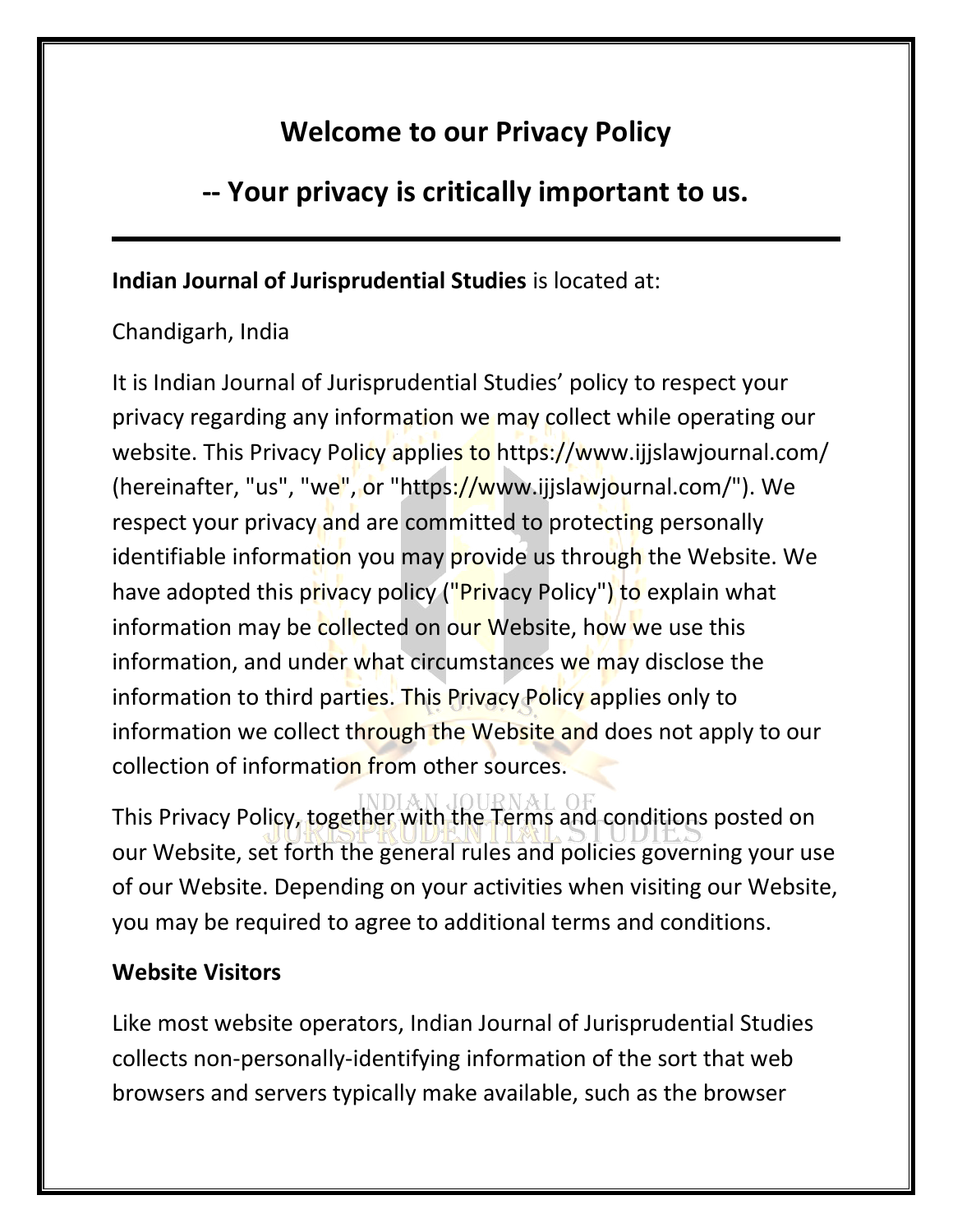type, language preference, referring site, and the date and time of each visitor request. Indian Journal of Jurisprudential Studies' purpose in collecting non-personally identifying information is to better understand how Indian Journal of Jurisprudential Studies' visitors use its website. From time to time, Indian Journal of Jurisprudential Studies may release non-personally-identifying information in the aggregate, e.g., by publishing a report on trends in the usage of its website.

#### **Gathering of Personally-Identifying Information**

Certain visitors to Indian Journal of Jurisprudential Studies' websites choose to interact with Indian Journal of Jurisprudential Studies in ways that require Indian Journal of Jurisprudential Studies to gather personally-identifying information. The amount and type of information that Indian Journal of Jurisprudential Studies gathers depends on the nature of the interaction. For example, we ask visitors who sign up for a blog at https://www.ijjslawjournal.com/ to provide a username and email address.  $\left[1, 3, 5\right]$ 

## **Security**

The security of your Personal Information is important to us, but remembers that no method of transmission over the Internet, or method of electronic storage is 100% secure. While we strive to use commercially acceptable means to protect your Personal Information, we cannot guarantee its absolute security.

## **Advertisements**

Ads appearing on our website may be delivered to users by advertising partners, who may set cookies. These cookies allow the ad server to recognize your computer each time they send you an online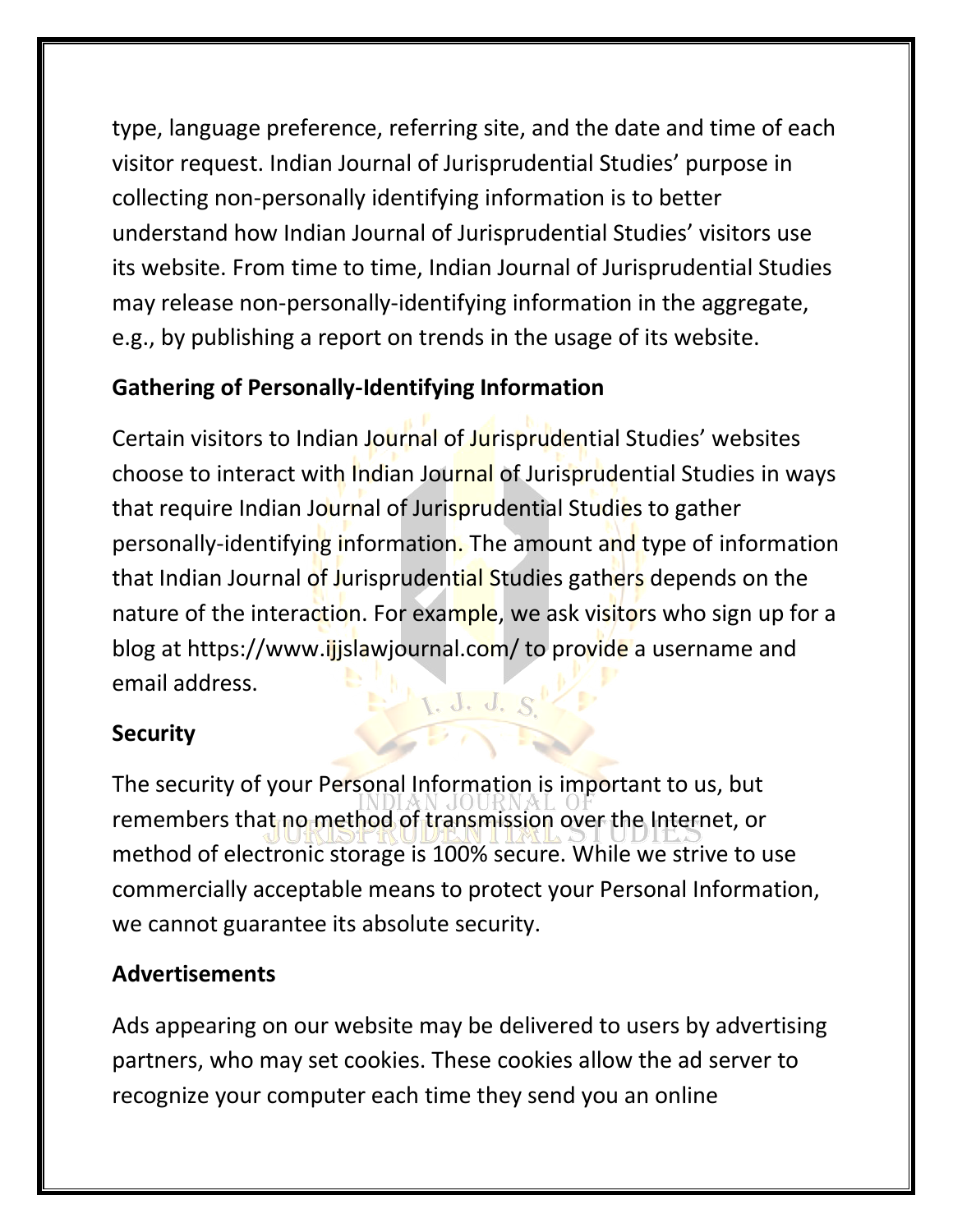advertisement to compile information about you or others who use your computer. This information allows ad networks to, among other things, deliver targeted advertisements that they believe will be of most interest to you. This Privacy Policy covers the use of cookies by Indian Journal of Jurisprudential Studies and does not cover the use of cookies by any advertisers.

#### **Links To External Sites**

Our Service may contain links to external sites that are not operated by us. If you click on a third party link, you will be directed to that third party's site. We strongly advise you to review the Privacy Policy and terms and conditions of every site you visit.

We have no control over, and assume no responsibility for the content, privacy policies or practices of any third party sites, products or services.

## **Protection of Certain Personally-Identifying Information**

Indian Journal of Jurisprudential Studies discloses potentially personally-identifying and personally-identifying information only to those of its employees, contractors and affiliated organizations that (i) need to know that information in order to process it on Indian Journal of Jurisprudential Studies' behalf or to provide services available at Indian Journal of Jurisprudential Studies' website, and (ii) that have agreed not to disclose it to others. Some of those employees, contractors and affiliated organizations may be located outside of your home country; by using Indian Journal of Jurisprudential Studies' website, you consent to the transfer of such information to them. Indian Journal of Jurisprudential Studies will not rent or sell potentially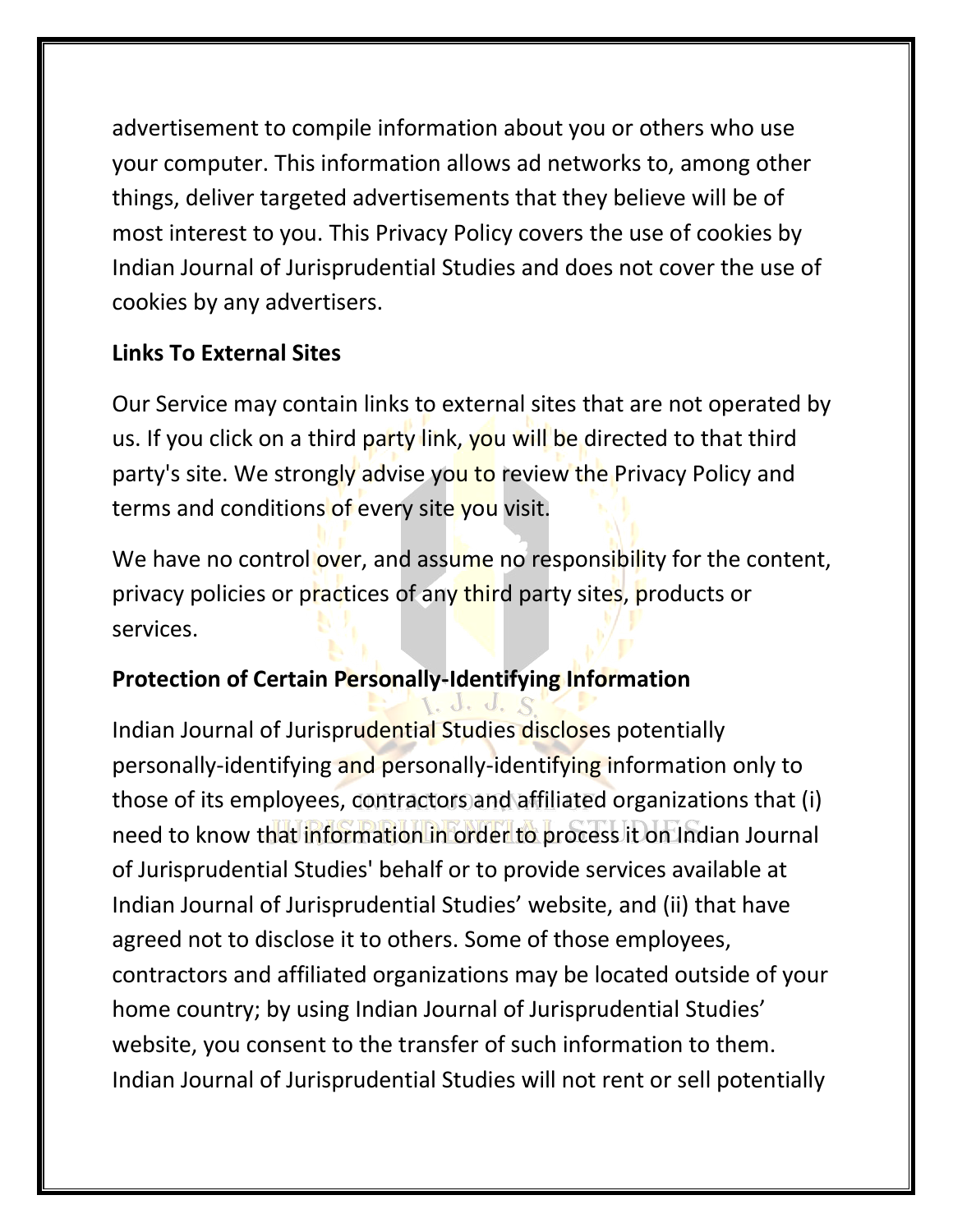personally-identifying and personally-identifying information to anyone. Other than to its employees, contractors and affiliated organizations, as described above, Indian Journal of Jurisprudential Studies discloses potentially personally-identifying and personallyidentifying information only in response to a subpoena, court order or other governmental request, or when Indian Journal of Jurisprudential Studies believes in good faith that disclosure is reasonably necessary to protect the property or rights of Indian Journal of Jurisprudential Studies, third parties or the public at large.

If you are a registered user of https://www.ijjslawjournal.com/ and have supplied your email address, Indian Journal of Jurisprudential Studies may occasionally send you an email to tell you about new features, solicit your feedback, or just keep you up to date with what's going on with Indian Journal of Jurisprudential Studies and our products. We primarily use our blog to communicate this type of information, so we expect to keep this type of email to a minimum. If you send us a request (for example via a support email or via one of our feedback mechanisms), we reserve the right to publish it in order to help us clarify or respond to your request or to help us support other users. Indian Journal of Jurisprudential Studies takes all measures reasonably necessary to protect against the unauthorized access, use, alteration or destruction of potentially personally-identifying and personally-identifying information.

#### **Aggregated Statistics**

Indian Journal of Jurisprudential Studies may collect statistics about the behavior of visitors to its website. Indian Journal of Jurisprudential Studies may display this information publicly or provide it to others.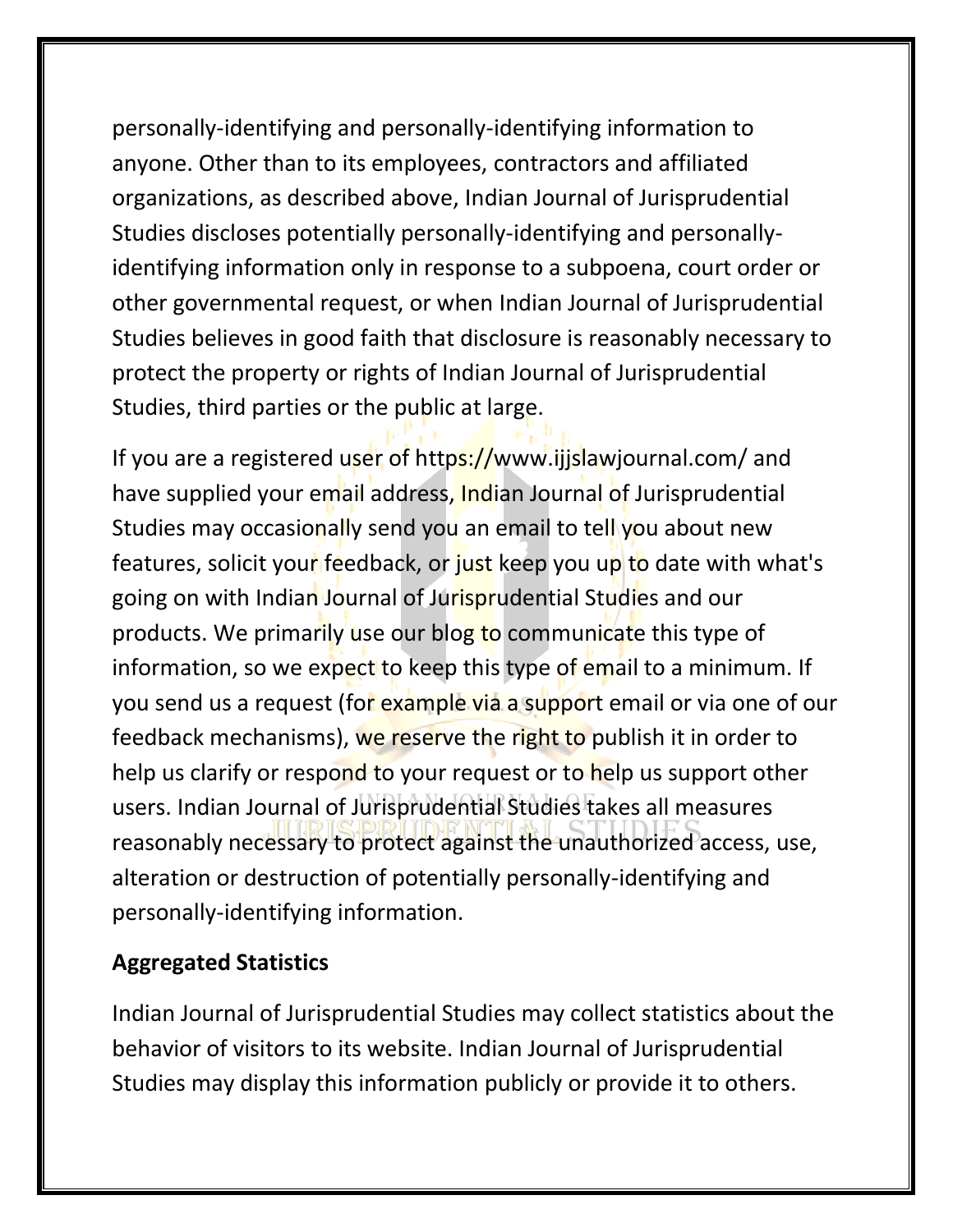However, Indian Journal of Jurisprudential Studies does not disclose your personally-identifying information.

#### **Cookies**

To enrich and perfect your online experience, Indian Journal of Jurisprudential Studies uses "Cookies", similar technologies and services provided by others to display personalized content, appropriate advertising and store your preferences on your computer.

A cookie is a string of information that a website stores on a visitor's computer, and that the visitor's browser provides to the website each time the visitor returns. Indian Journal of Jurisprudential Studies uses cookies to help Indian Journal of Jurisprudential Studies identify and track visitors, their usage of https://www.ijjslawjournal.com/, and their website access preferences. Indian Journal of Jurisprudential Studies visitors who do not wish to have cookies placed on their computers should set their browsers to refuse cookies before using Indian Journal of Jurisprudential Studies' websites, with the drawback that certain features of Indian Journal of Jurisprudential Studies' websites may not function properly without the aid of cookies.

By continuing to navigate our website without changing your cookie settings, you hereby acknowledge and agree to Indian Journal of Jurisprudential Studies' use of cookies.

#### **Privacy Policy Changes**

Although most changes are likely to be minor, Indian Journal of Jurisprudential Studies may change its Privacy Policy from time to time, and in Indian Journal of Jurisprudential Studies' sole discretion. Indian Journal of Jurisprudential Studies encourages visitors to frequently